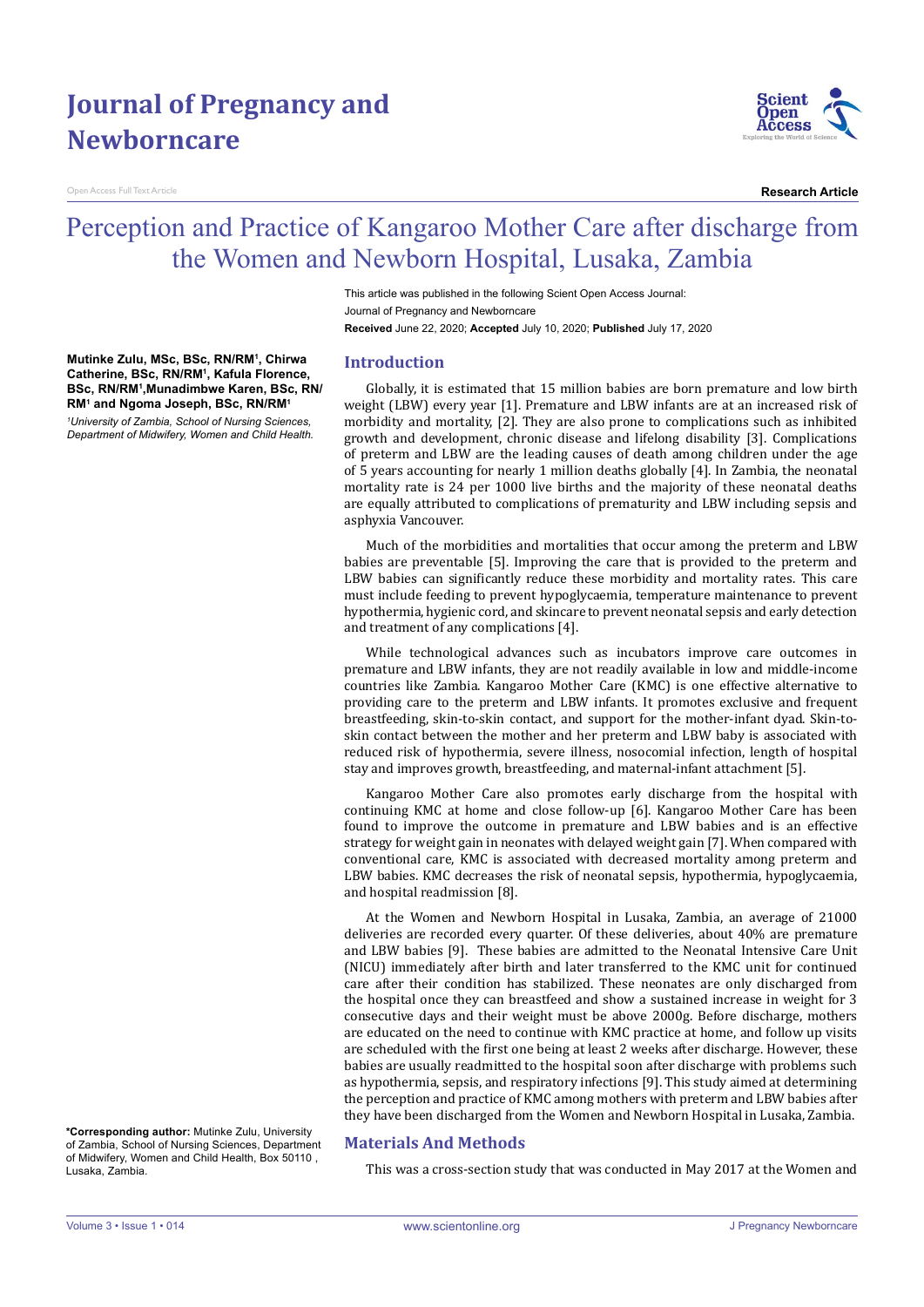*Citation: Mutinke Zulu, MSc, BSc, RN/RM, Chirwa Catherine, BSc, RN/RM, Kafula Florence, BSc, RN/RM, Munadimbwe Karen, BSc, RN/RM and Ngoma Joseph, BSc, RN/RM (2020). Perception and Practice of Kangaroo Mother Care after discharge from the Women and Newborn Hospital, Lusaka, Zambia.* Page 2 of 5

Newborn Hospital in Lusaka, Zambia. The Hospital has a KMC unit where all preterm and LBW neonates weighing less than 2000grams but in a stable condition are nursed till discharge from hospital. The study comprised of 79 postnatal mothers with preterm and LBW babies who came for follow up care 2 weeks after they were discharged from the hospital. All postnatal mothers who reported for follow up care with babies who were either preterm or LBW and were previously admitted to the KMC unit at the Women and Newborn Hospital were eligible for inclusion in the study. The selected sample size was scientifically calculated basing on the flow of clients during their review dates.

It was calculated basing on the following prevalence formula and assumptions:

 $n= Z^2 X P X (1-P)/ d^2$ 

Where  $P =$  the proportion/prevalence

Z = 1.96 is the standard normal variate at 95% confidence level

 $d = \pm 0.05$  precision.

Since the population size was less than 1000, the calculation was adjusted using the following formula;

n= (1.96x1.96) 40 %( 1-40%)/(0.05x0.05)

n=1.536x0.6 =368.64

0.0025

Final  $n = n$ 

 $1 + n/N$ 

Where n is the calculated sample size using prevalence/ proportions

N is the population size being adjusted for

368.64 =4.684

1+ 368.64/100

Therefore final n= 368.64/4.684= **79**.

Simple random selection method was used to select the participants from among those that reported for review during the period of data collection until the sample size number was achieved. A structured interview schedule with three sections was used for data collection. The sections included questions on socio-demographic characteristics of the mother, mothers' perception of KMC and the practice of KMC. The data collection tool was designed by the researchers and a pilot study was conducted at Levy Mwanawasa general hospital to determine the validity and reliability of the tool.

Before administering the interview schedule, the researchers explained to the mother the purpose and nature of the study. The mother was informed that participation in the study was voluntary and that she was free to withdraw from the study without any penalties. She was also informed that there were no incentives provided for taking part in the study. The mother was assured of confidentiality and privacy. The researchers obtained a signed informed concert. Numbers were assigned to the interview schedules instead of the participants' names to maintain anonymity. The mothers were interviewed one at a time

after they were seen by the Neonatologist and each interview took about 20 minutes. After the interview, the researchers checked the interview schedule for completeness and thanked the mothers for taking the time to participate in the study. All the 79 interview schedules were appropriately administered. None of the participants refused to take part in the study thereby giving a 100% response rate. Data was processed and analysed according to the study variables and objectives using the statistical package for social sciences (SPSS) version 23 software. Frequency tables and charts were used to present the findings of the study. Cross tabulations and chi-square tests were run to test the significance of the association between the variables.

## **Ethical Considerations**

The research proposal was submitted to the University of Zambia Biomedical and Research Ethics Committee for ethical clearance. Permission was obtained from the Senior Medical Superintendent at the Women and Newborn Hospital to conduct the study at the institution. Participants signed informed consent before the interview.

## **Results**

#### **Socio-demographic data**

The study showed that almost all 78 (99%) of the participants were aged between 18 and 39 years while only 1 mother was aged above 40years. Most 65(82.3%) of the respondents were married and were multipara. Majority 74(94%) of the respondents lived in high-density populated areas of Lusaka and only 12% of the respondents were in formal employment. All the respondents had spontaneous vaginal delivery (Table 1).

|  | Table 1: Socio-demographic data (n=79) |  |
|--|----------------------------------------|--|
|--|----------------------------------------|--|

| Characteristic               | Frequency    | Percentage (%) |  |
|------------------------------|--------------|----------------|--|
| Age                          |              |                |  |
| 18-25 years                  | 36           | 45.6           |  |
| $26-30$ years                | 22           | 27.8           |  |
| 31-39 years                  | 20           | 25.3           |  |
| 40 and above                 | 1            | 1.3            |  |
| <b>Marital status</b>        |              |                |  |
| Single                       | 14           | 17.7           |  |
| Married                      | 75           | 82.3           |  |
| <b>Education level</b>       |              |                |  |
| None                         | $\mathbf{1}$ | 1.3            |  |
| Primary                      | 26           | 31.6           |  |
| Secondary                    | 42<br>53.2   |                |  |
| Tertiary                     | 11           | 13.9           |  |
| <b>Parity</b>                |              |                |  |
| Prim para                    | 19           | 20             |  |
| Multipara                    | 60           | 80             |  |
| Mode of delivery             |              |                |  |
| Spontaneous vaginal delivery | 79           | 100            |  |
|                              |              |                |  |

Table 1 shows that the most of respondents were aged below 39 years. And the majority of our respondents were married 75(82.3%).

#### **Perception and Practice of KMC**

This the study showed that the majority 74(94%) of the respondents perceived KMC as good and beneficial with 69(87.3%) of the mothers perceiving warmth as one of the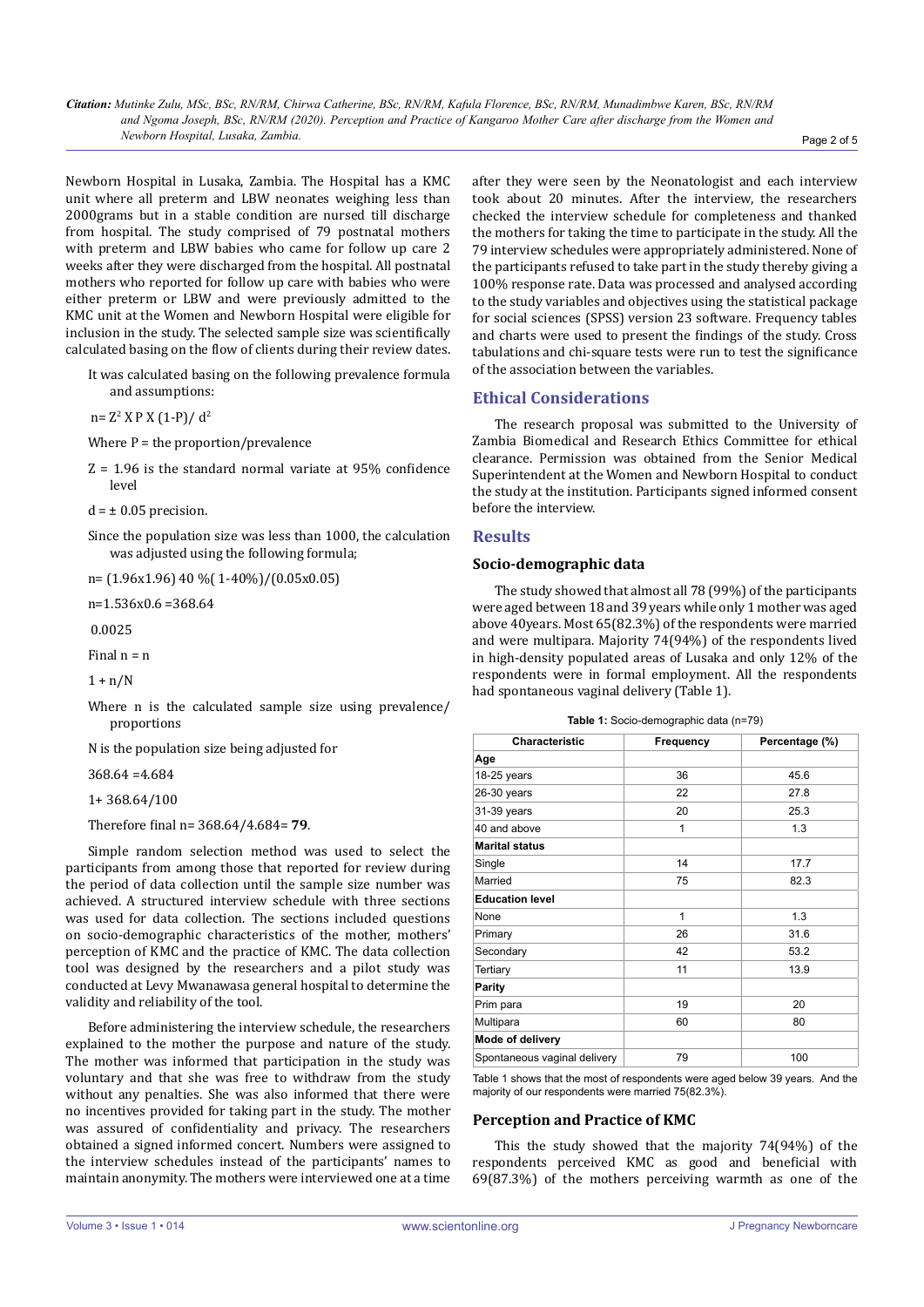benefits of KMC (Figure 1). Majority 76 (96%) of the mothers indicated that KMC has benefits such as increased weight gain, increased breast milk production, and enhanced bonding between the mother and the baby.

However, most of the respondents 66 (84%) did not practice KMC after they were discharged from the Women and Newborn Hospital (Figure 2). Majority 71(90%) of the respondents said





they were not followed up after they were discharged from the hospital. Health-care workers were critical for implementation in hospitals or health facilities. Their main role was to educate the parents about kangaroo mother care.

#### **Relationship between variables**

The study showed that majority of the mothers 34(94%) aged between 18 and 25 years had a good perception of KMC. A Chi-square test was done to test this association and it gave a p-value of 0.002 indicating that being a younger mother had a statistically significant association with a good perception of KMC. The study also showed that of the respondents aged between 18 and 25 years 30(83%) had a poor practice of KMC. Chi-square test gave a p-value of 0.698 indicating that there is no significant association between being a younger mother and the good practice of KMC. The study did not show any significant association between level of education and both practice and perception of KMC with a p-value of 0.505 and 0.840 respectively. The study further showed that only 12 (16.2%) of the mothers who had a good perception of KMC also had a good practice of KMC while the majority (83.8%) had a poor practice of KMC. A Chi-square test was done to test the significance of the association between good practice and good perception of KMC and it gave a p-value of 0.285 indicating that there was no significant association between good perception and good practice of KMC (Table 2).



**Table 2:** Relationship between Variables

| <b>AGE</b>                |              | <b>PERCEPTION</b> |             |              |                |
|---------------------------|--------------|-------------------|-------------|--------------|----------------|
|                           |              | <b>POOR</b>       | <b>GOOD</b> | <b>TOTAL</b> | <b>P-VALUE</b> |
|                           | 18-25 years  | 2(2.5%)           | 34(43%)     | 36(45.6%)    | 0.002          |
|                           | 26-30 years  | $1(1.3\%)$        | 21(26.6%)   | 22(27.8%)    |                |
|                           | 31-39 years  | $1(1.3\%)$        | 19(24%)     | 20(25.3%)    |                |
|                           | 40 and above | $1(1.3\%)$        | 0           | $1(1.3\%)$   |                |
| <b>Total</b>              |              | 5(6.3%)           | 74(93.7%)   | 79(100%)     |                |
| <b>LEVEL OF EDUCATION</b> |              | <b>PERCEPTION</b> |             | <b>TOTAL</b> | <b>P-VALUE</b> |
|                           |              | <b>POOR</b>       | <b>GOOD</b> |              |                |
|                           | none         | $0(0\%)$          | $1(1.3\%)$  | $1(1.3\%)$   | 0.505          |
|                           | primary      | $3(3.9\%)$        | 22(27.8%)   | 25(31.6%)    |                |
|                           | secondary    | 2(2.5%)           | 40(50.6%)   | 42(53.2%)    |                |
|                           | Tertiary     | $0(0\%)$          | 11(13.9%)   | 11(13.9%)    |                |
| <b>Total</b>              |              | 5(6.3%)           | 74(93.7%)   | 79(100%)     |                |

Table 2 shows that being a younger mother (18-25years) was significantly associated with a good perception of KMC with a p-value of 0.002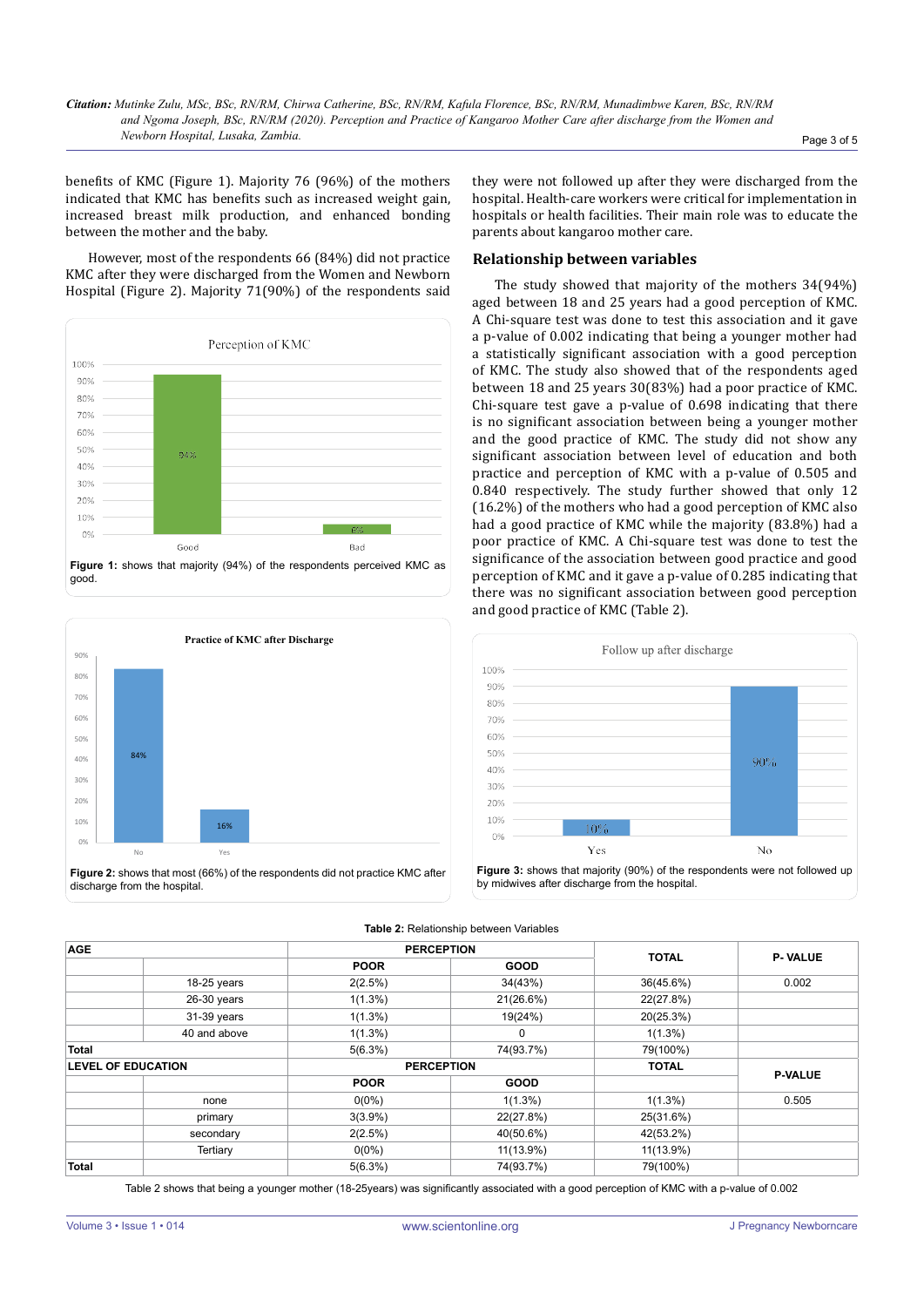*Citation: Mutinke Zulu, MSc, BSc, RN/RM, Chirwa Catherine, BSc, RN/RM, Kafula Florence, BSc, RN/RM, Munadimbwe Karen, BSc, RN/RM and Ngoma Joseph, BSc, RN/RM (2020). Perception and Practice of Kangaroo Mother Care after discharge from the Women and Newborn Hospital, Lusaka, Zambia.* Page 4 of 5

## **Discussion**

The study showed that most of the mothers were married aged between 18 and 39 years old which was within the childbearing age. The Zambia Demographic Health Survey 2013-2014 report, also reported that the majority of women in Zambian have had their first delivery by the age of 18years old and the average age for marriage in Zambia is 18 years Vancouver

Marriage is highly valued among families in Zambia and a spouse is one cardinal source of social support who can help promote KMC especially in the home setup. In this study, mothers indicated that it was important to receive support while practicing KMC. However, the majority of the mothers said that they did not receive support while at home which made it very difficult for them to continue practicing KMC after discharge from the hospital. Other studies, [10,11], also reported that support from family members facilitates the the practice of KMC while at home. Another study to determine the knowledge, attitude, and practice in KMC implementation and the impact of knowledge on the attitude and the practice of KMC reported that the practice of providing KMC for greater number of hours increased when the mothers were at home as compared to the hospital because of the encouragingly high spousal support at home, as reported by the mothers [12].

[13] in a study to explore how fathers of premature infants experience and potentially benefit from using the skin-to-skin practice reported that though fathers consider themselves less important as compared to the mothers concerning their infant, skin to skin enhance the fathers' ability to play a caring role in their infant's life. It also enhances an understanding of their role as fathers.

This study showed that most of the respondents were residing in high-density areas. Most of the homes in these areas are small and have many occupants which pose a challenge for the mothers to continue practicing KMC after discharge from hospital. This study also revealed that 79% of the mothers from high-density areas cited inadequate space and lack of privacy in their homes as reasons for not practicing KMC after discharge from the hospital.

Similarly, [11], reported that lack of privacy at home was a major hindrance to KMC practice in about 25% of the mothers.

This study showed that most mothers were multipara. Though not mentioned by mothers in this study, multiparity would be a factor that would affect the practice of KMC after discharge from the hospital as the other children would equally demand attention from the mother. [14], reported that mothers in their study stated that demand for attention by other children while doing KMC was a challenge faced by multipara mothers to continue with KMC at home.

# **Perception of Kangaroo Mother Care**

This study revealed that the majority (94%) of the mothers perceived KMC as good**.** Many factors can influence the mother's perception of KMC. Such factors include the benefits of KMC. Mothers

reported that KMC made them feel good and that it was beneficial to both the mothers and the babies. Majority of the mothers perceived warmth as one of the benefits of KMC. Similarly, [15] in a study to explore mothers' experiences of KMC during hospitalization of their preterm babies at an academic hospital in Johannesburg reported that KMC was beneficial because the closeness as well as continuous interactions between the mothers and their babies facilitated a maternalinfant attachment. Vancouver in a study done in Colombia on experiences of mothers practicing KMC also reported that mothers felt empowered by the skin-to-skin experience and that it was their unique contribution to their infant's well-being. [16] in their longitudinal study to determine the perception and practice of KMC after discharge from hospital in Kumasi, Ghana, reported that most of the mothers had favorable opinions of KMC and thought KMC was beneficial to them and their babies. The mothers were equally willing to recommend KMC to other mothers because of the benefits associated with KMC. [14] also reported that over 95% of the mothers enjoyed KMC at home and all the mothers stated that they would recommend KMC to other mothers with low birth weight infants. Although influence of culture on KMC was not determined in this study, KMC may not be socially acceptable and conflict with traditional customs and cultural norms have been reported to influence perceptions and the success of adoption of KMC among mothers [17].

# **Practice of Kangaroo Mother Care**

This study found that majority of the respondents (84%) did not practice KMC after they were discharged from the Women and Newborn Hospital. This is despite the fact that most of them knew KMC and its benefits. Mothers indicated that lack of support from their spouses (90%), feeling tired or sick (82%) and lack of follow-up by the midwives (90%) were some of the major reasons for not practicing KMC while at home.

[18] in a study conducted in Malawi to review the mothers' experiences of KMC at Bwaila hospital and Zomba Central hospital reported that lack of support or assistance with skinto-skin contact, multiple roles of the mother, stigma, and culture affected compliance and continuation of KMC at home. [19] in a systematic review that sought to identify the most frequently reported barriers to KMC practice for mothers, fathers, and health practitioners, as well as the most frequently reported enablers to practice for mothers reported that KMC may be physically and emotionally difficult and often requires support from family members, health practitioners, or other mothers. [14] in a study to explore the mother's knowledge and experiences with KMC at home after discharge from the hospital reported that the commonest reason for stopping KMC after discharge was that baby became uncomfortable and some of the mothers did not know that somebody else could assist with KMC. In addition, the inability to do domestic chores, sleep comfortably at night or give attention to other children while doing KMC were also cited as reasons for not continuing with KMC after discharge.

Health care providers are critical for implementation of KMC by playing the main role of educating mothers about KMC as well as providing follow up care after discharge from the hospital. Equally, the time needed to provide KMC was a potential barrier for mothers, fathers and families, due to responsibilities at home and work and time needed for commuting, preventing them from devoting the time needed for continuous and extended KMC [17].

Contrary to findings of this study, [16] reported that almost all (99.5%) of the mothers were still practicing either intermittent